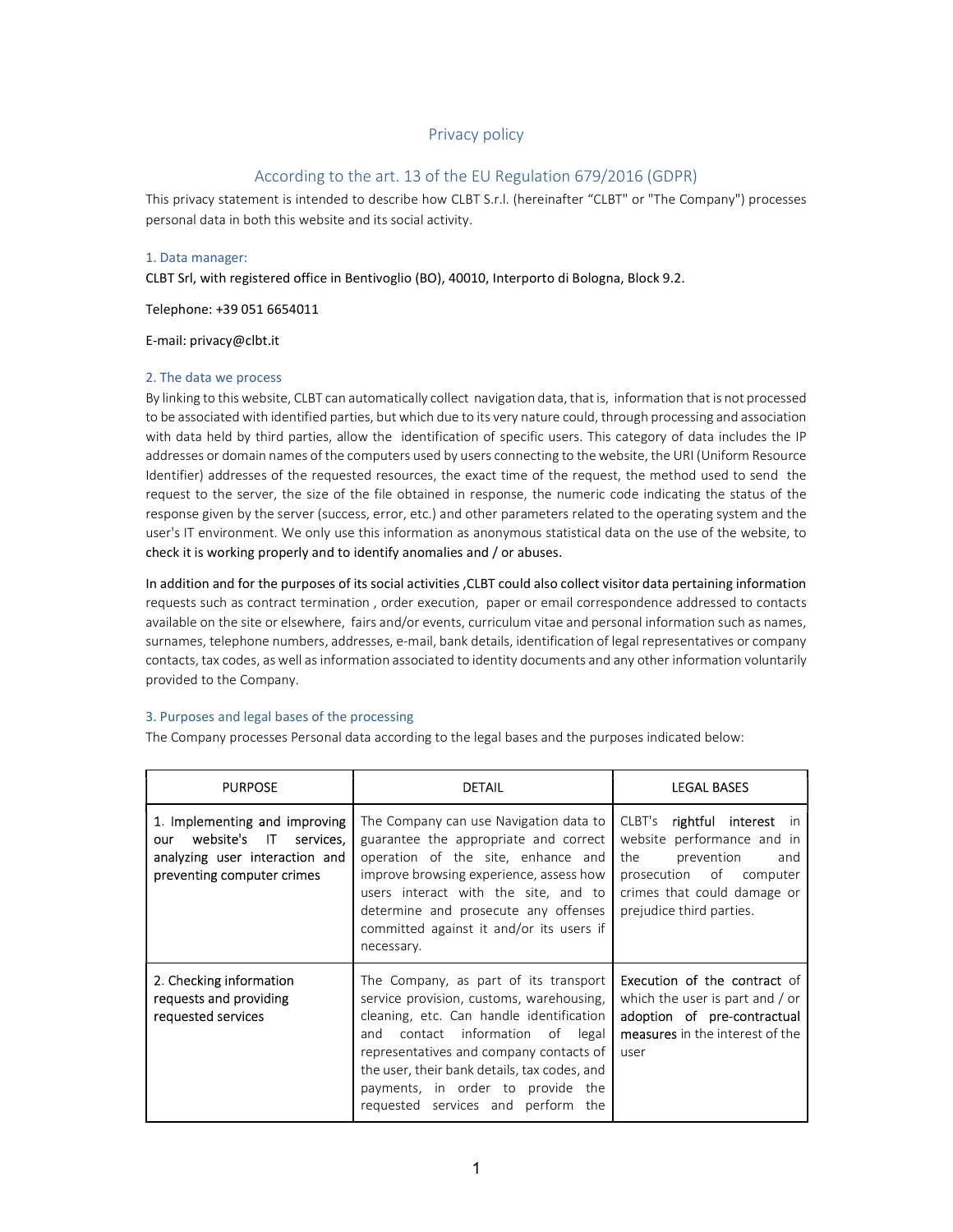|                                                                                                                                             | related obligations, such as assistance and<br>support,<br>invoicing,<br>payment<br>management, customer contact care,<br>bookkeeping, etc.<br>CLBT may communicate information to its<br>transport service providers with the sole<br>purpose of effectively fulfilling the service<br>requested by the user.<br>The Company may also obtain copies of<br>the identity documents of the legal<br>representatives of customers who need<br>customs services.                                                                                                                                                                                                                                                                                                                                                                                                                                                                                                                                       |                                                                                                                                                                                                                        |
|---------------------------------------------------------------------------------------------------------------------------------------------|----------------------------------------------------------------------------------------------------------------------------------------------------------------------------------------------------------------------------------------------------------------------------------------------------------------------------------------------------------------------------------------------------------------------------------------------------------------------------------------------------------------------------------------------------------------------------------------------------------------------------------------------------------------------------------------------------------------------------------------------------------------------------------------------------------------------------------------------------------------------------------------------------------------------------------------------------------------------------------------------------|------------------------------------------------------------------------------------------------------------------------------------------------------------------------------------------------------------------------|
| Searching and obtaining<br>3.<br>products and services useful in<br>developing its social activity                                          | As part of its business, the Company uses<br>suppliers of products and services of<br>kinds.<br>various<br>Their<br>respective<br>information such as tax identification<br>number, name and surname, address,<br>contact data or other elements of<br>identification<br>needed<br>personal<br>to<br>establish and/or execute the commercial<br>relationship may be collected.<br>Occasionally CLBT, in the process of<br>concluding procurement contracts, may<br>also process information concerning the<br>employees of contracting companies<br>working at CLBT premises, such as names,<br>professional<br>qualifications,<br>driving<br>licenses<br>for<br>machinery,<br>training<br>certificates, etc.<br>This data is used by the Company for the<br>sole purpose of carrying out the business<br>relationship, making payments for the<br>products / services received, handling<br>relations with suppliers, keeping the<br>complying<br>with<br>legal<br>accounts,<br>obligations, etc. | Execution of the contract of<br>which the user is part and / or<br>adoption of pre-contractual<br>measures in the interest of the<br>user.<br>Compliance<br>with<br>legal<br>obligations to which CLBT is<br>subjected |
| job applications received by the<br>Company or those directly<br>requested by CLBT to fill open<br>positions and possibly hire new<br>staff | 4. Processing the spontaneous   The information contained in each Execution of pre-contractual<br>CV/resume, such as contact details, work<br>experience, educational qualifications,<br>general qualifications, and the like, is used<br>to assess applicants, keeping in mind<br>CLBT's employment needs and to be able<br>to set up job interviews and then proceed<br>to staff recruitment.                                                                                                                                                                                                                                                                                                                                                                                                                                                                                                                                                                                                    | measures adopted at the<br>user's request<br>Explicit permission<br>of<br>the<br>interested party given<br>by<br>sending the CV                                                                                        |
| 5. Fulfilling of legal obligations<br>and / or orders of the Public<br>Authority                                                            | Other user data may be processed to<br>comply with the obligations CLBT is<br>subject to according to the current<br>legislation, such as keeping accounting<br>records, or adhering to a Public Authority<br>or exercising the right of defense<br>concerning judgments made by and<br>against the Company.                                                                                                                                                                                                                                                                                                                                                                                                                                                                                                                                                                                                                                                                                       | with<br>legal<br>Compliance<br>obligations and the legitimate<br>interest of CLBT to exercise its<br>right of defense                                                                                                  |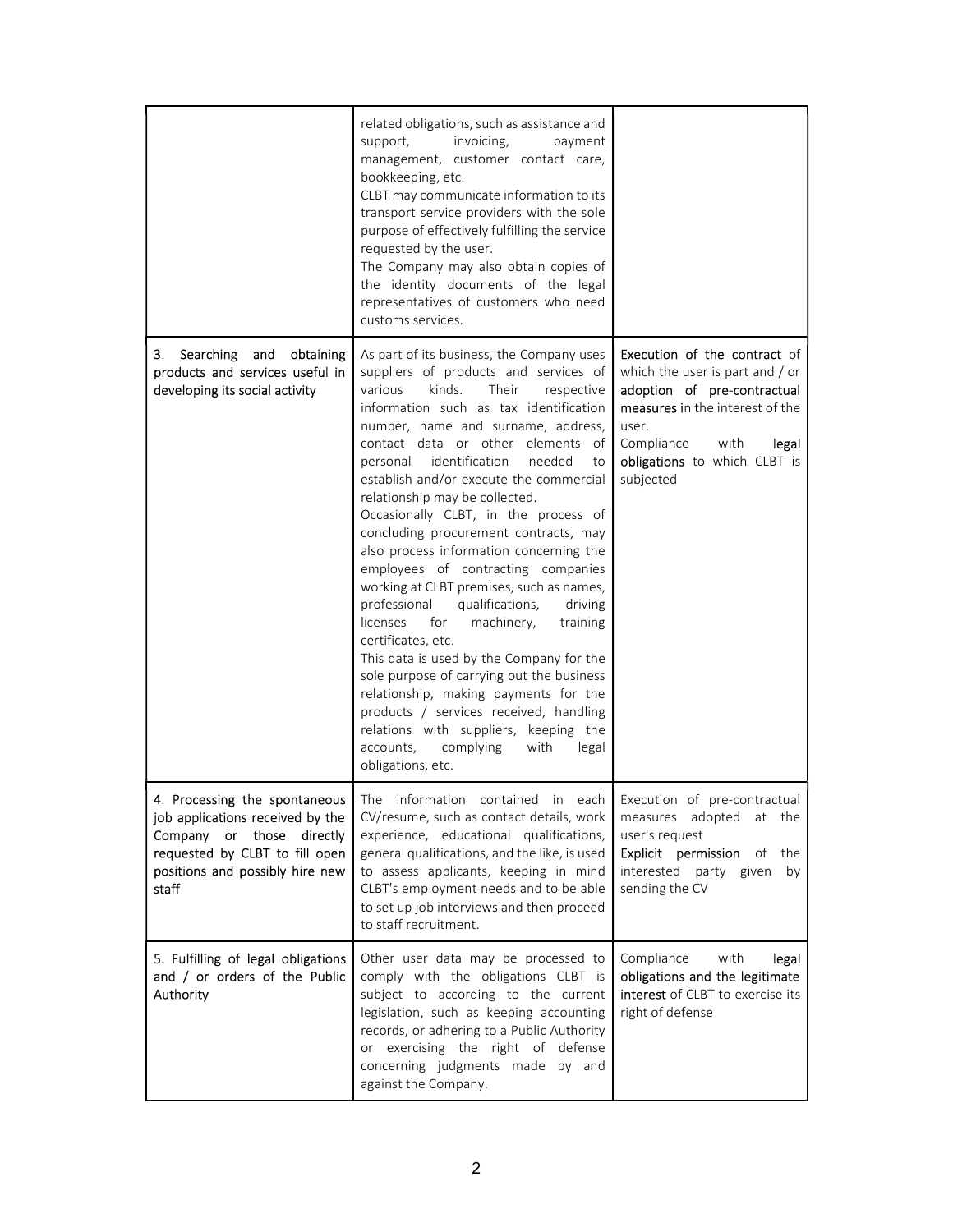## 4. Optional data supply

The user is free to provide or deny his personal data. However not providing the requested information could result in CLBT's inability to process user requests.

#### 5. Data recipients

CLBT uses suppliers of products and services whose personal data may be communicated as part of the supply relationship, such as:

- a) company of the entrepreneurial group CLBT belongs to;
- b) insurance companies;
- c) credit institutions;
- d) professional service providers, such as accountants, lawyers, job consultants;
- e) IT service providers, such as system administrators, software administrators, network administrators, email service providers, web hosting and website designers;
- f) Italian, European or foreign public authorities based on the applicable jurisdiction and if necessary, according to the law or through the order of the Authority.

It is understood that personal data will be solely used for the purposes indicated in this statement and may be disclosed to third parties only if necessary, in order to accomplish the purposes for which the data is collected. Beyond the bounds of these cases, personal data will not be disclosed except as specifically required by law, or under specific user authorization.

# 6. Data retention time

The Company will keep the data only for the time necessary to achieve the purposes or, alternatively, according to the legal obligations to which CLBT is subject. In particular:

| Purpose                           | <b>Retention time</b>                                                                                                                                                                                                                |  |
|-----------------------------------|--------------------------------------------------------------------------------------------------------------------------------------------------------------------------------------------------------------------------------------|--|
| Navigation data                   | 7 days                                                                                                                                                                                                                               |  |
| Information or quotation requests | Data pertaining requests for information or listing of<br>services will be kept for the time necessary to fulfill the<br>request or for the time required by law in the event of<br>the establishment of a contractual relationship. |  |
| Customer relationship management  | Documentation related to the management of the<br>commercial relationship with customers will be kept<br>for the entire duration of the contract and for the time<br>required by law, which is generally 10 years.                   |  |
| Supplier Relationship management  | Documentation related to the management of the<br>commercial relationship with the suppliers will be kept<br>for the entire duration of the contract and for the time<br>required by law, ie generally 10 years.                     |  |
| CV/resume handling                | CVs/resume are kept for up to 6 months.                                                                                                                                                                                              |  |